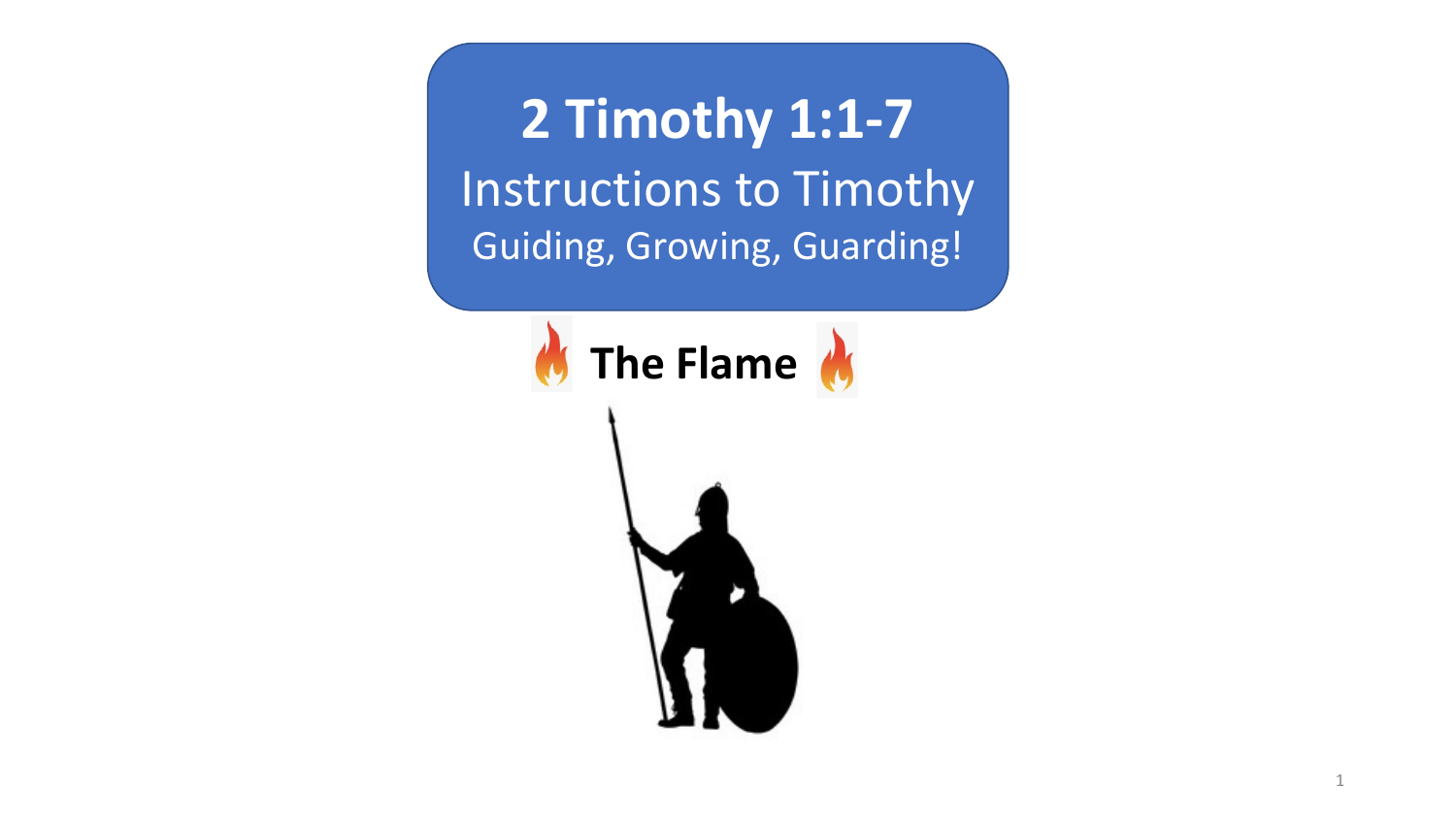~God has given every one of us something we can do well. Childhood is a time of self-discovery. Without even

thinking about it, in our childish obliviousness, we gravitate toward something to do. It could be that we are drawn to the artistic, or we like to take things apart to see what is inside, and then try to put them back together. One child loves stories and words, and another child thrives on numbers. One child does well with others, and another child does better by themselves. One child is fu of boundless energy and can't sit still for 10 minutes, while another is sedate – can sit quietly for hours! One child thinks deeply about things like death, or morality, or God, and another thinks of when he or she (usually he) can get



back to playing their favorite video game! One applies themselves to strength, speed, agility, because they are interested primarily in physical sports. Another applies themselves to music, or achievement through learning/good grades, or competing in chess. A few show a natural ability to lead, while most others are better at following. It is almost always one or the other for most of these opposites I've mentioned, but not both.

~By the time we get to adulthood, many people have discovered and know where their primary interests lie, and what they are better at, and what they are NOT better at. But when we encounter Jesus and give our heart to Him then the Spirit of God makes His home in us, and enables and powers the transformation and beautification of our heart and soul, with a corresponding change of our value system, a profound change to our priorities, judgments, tastes, impulses, emotions, motives, and ultimately our choices. Then,.. often, that process of knowing our own capabilities opens up new avenues to us to discover that, what we can be good at is more than we thought. When we are dedicated to the purposes of God in and through the church, we do what is needed. That means we are probably on a learning curve. There might be avenues of service in the church that you might be acquainted with, but sometimes it is just what needs to be done and being asked to do it. Then you step in, get a few pointers (if you're lucky), and then you figure it out as you go, to the best of your ability! The longer you are in some capacity of service, the better you get at it! Before too long, you are the veteran – you own that responsibility – you have discovered and developed a talent and a gift you never knew you had before! 2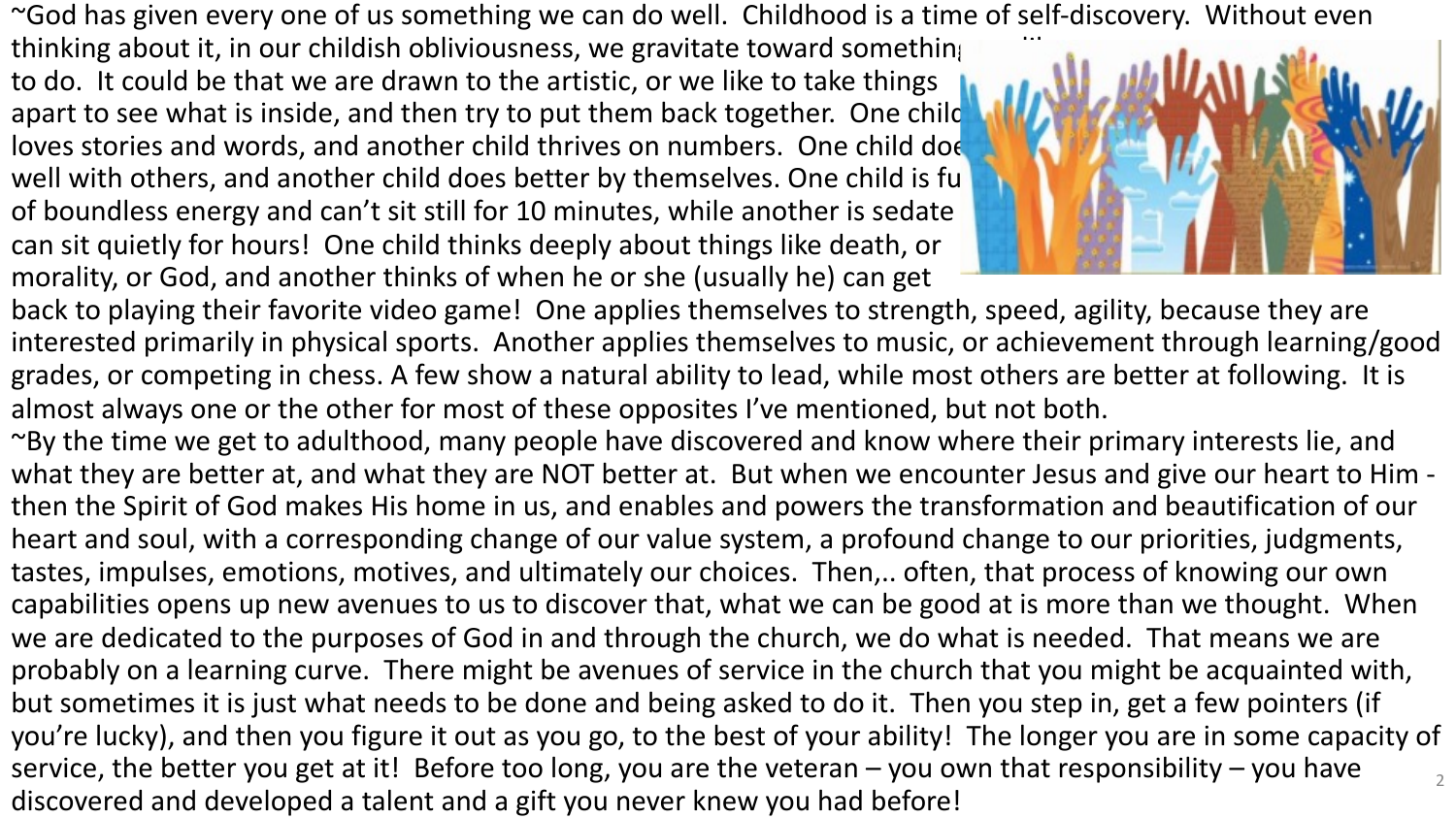Paul had laid hands on Timothy, probably close to his becoming a pastoral leader in the church at Ephesus. There is

mention of this unnamed gift through the laying on of hands in Paul's first letter to Timothy *also*. Like I said the first time, we can only speculate what that gift might be. Paul seems to have an inkling that whatever gift it is may be being under-utilized. Otherwise, why would he stress to Timothy to use what he had been given. I have to say that spiritual gifts are not often given by the laying on of hands these days. Not many, *if any*, have a trustworthy and authoritative word of prophecy – individuals that can lay hands on someone and make a declaration from the Holy Spirit that can be relied on every time! A more trustworthy path to self-discovery is to simply serve, to stretch yourself to do things that you have never done and never thought you could do! So we serve, and sometimes our misses are more important that our hits, our failures better and more revealing in the long run than our successes! Sometimes we



get insight divinely shown from the Holy Spirit, and sometimes our insight is gained by experience, and the word of the scriptures, and prayer, and dependence/reliance!

It takes a lifetime to learn, so start **now**! And when you finally are starting to get the hang of it, you are surprised that you are struggling to do what you have always done! Your body and mind have worn out, and if you live long enough, what you've gained is drained from you over a rather brief time – in fact, just about as quickly as one grows **up** and gains their powers, gifts, and talents, and skills, and knowledge, and experience – about that fast, one grows **down** and loses those powers a bit at a time - lost at about the same rate as they were gained! By age 60, almost everything is becoming less than it was, and continues to erode with each passing year! Everything is becoming harder and harder to do, but you continue to do it until you can't any longer, because the longer you can do it, the better you are at pushing total debilitation down the road to await another day, month or year! That is why we keep at serving the Lord – even when we age – maybe especially when we age! Who wants to become a husk, a shell. Who wants to become irrelevant? Let me tell you a secret - we are *never* irrelevant when we serve Jesus. I've known women who were so ancient and worn out that they couldn't hear, see, or walk. They were completely isolated, but they remained cheerful. They continued to pray, because it was all they could do, *and found great satisfaction in it*! They served in the simplest, most beautiful way, known only to God! Even when their mind was going, their existence remained a profound, worthwhile, and satisfying existence until their dying day! 3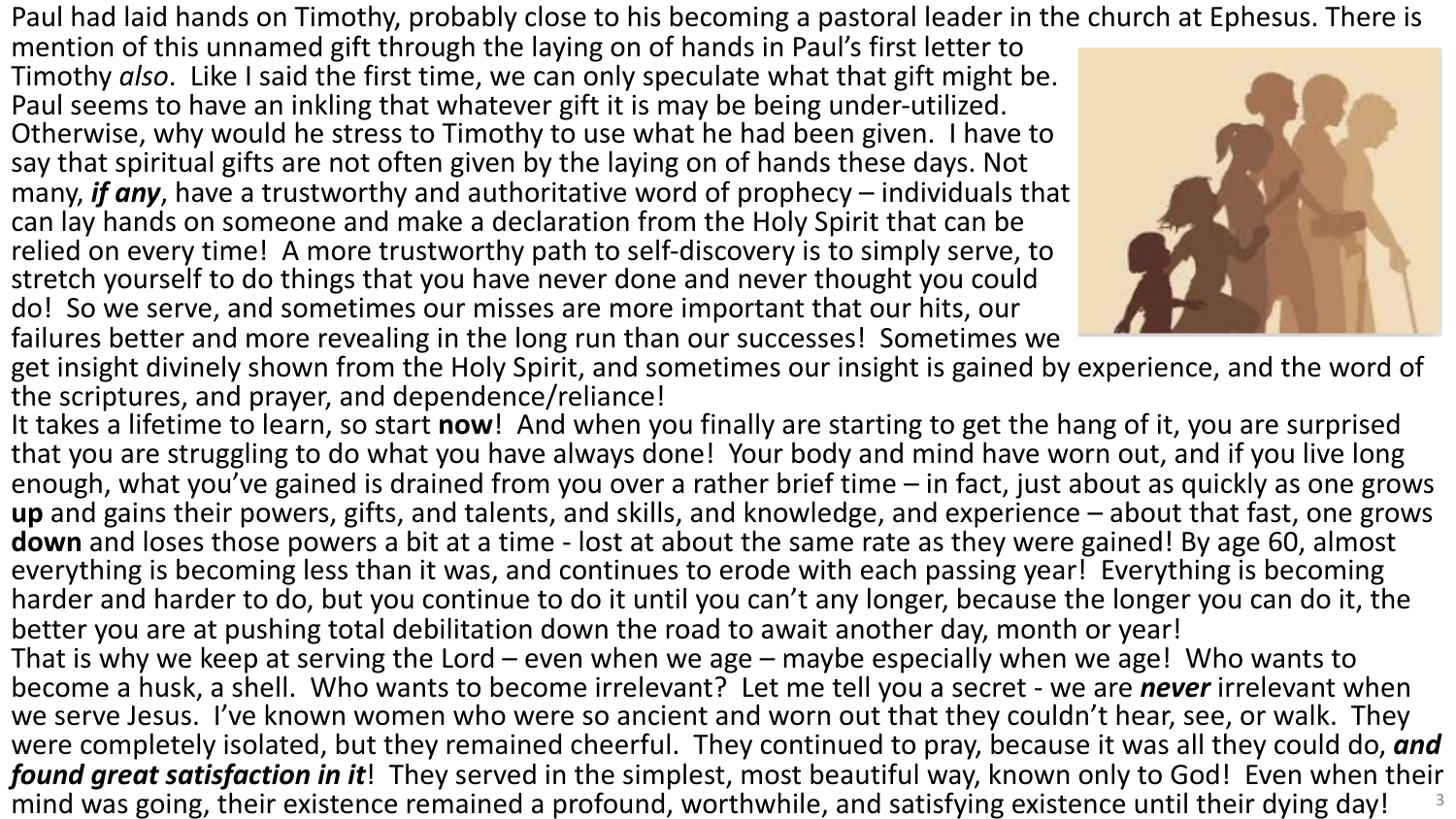I think of nursing homes. If we live long enough, we are all headed there. For those outside of Christ it can be a

very hard existence, because they are just there being warehoused, their physical needs being taken care of, while they wait to die. But for the Christ-follower, the facility becomes their purpose, their ministry, their service and sacrifice to God! For the Christ-follower, life never loses its luster! It may lose just about everything else, but not that!

Paul had lived a life of purpose. It began with love. He loved people with the love of God. Look at his greeting to young Timothy. The depth of feeling it has to it - it is

truly a thing to behold! "*I pray for you constantly*" – *CONSTANTLY*! He remembers the sincere and transparent faith that first lived in Timothy's grandmother and mother! He is certain that Timothy has a similar faith. For *that* reason - "*I long to see you so that I may be filled with joy*!"

Why do you come to church? Do you "*long"* to see anyone at church? Have you cultivated relationships here? We have some phenomenal people here! I am proud as I've ever been to call many here "friend"! I would suggest that *if* it is *no*t a problem at all for you to skip worship on Sundays, it is not the church's problem, but yours! These are people that share a like-faith – and a like-faith with you - if you are genuine! The Spirit of God in them calls out to Himself in you! You can *feel* that! You should be connected in a way that runs even deeper than blood ties! When someone loves Christ, you are tied to them in the love of God. His "agape" love in you is stronger than any familial love (love of family members)! If it is not, it is not worthy of Christ! That may sound harsh but I promise you that it is only meant for you know what Christ Himself said on the matter

**[Luke 14:26; Matt. 10:37].** In putting the love of Christ first in your life – like *WAY out in front* of all other loves – so that *those* loves seem like hate in comparison, you have actually done all your other loves a great benefit! When you **"***seek first the Kingdom of God and His righteousness, all these things shall be added unto you as well***!"** 4